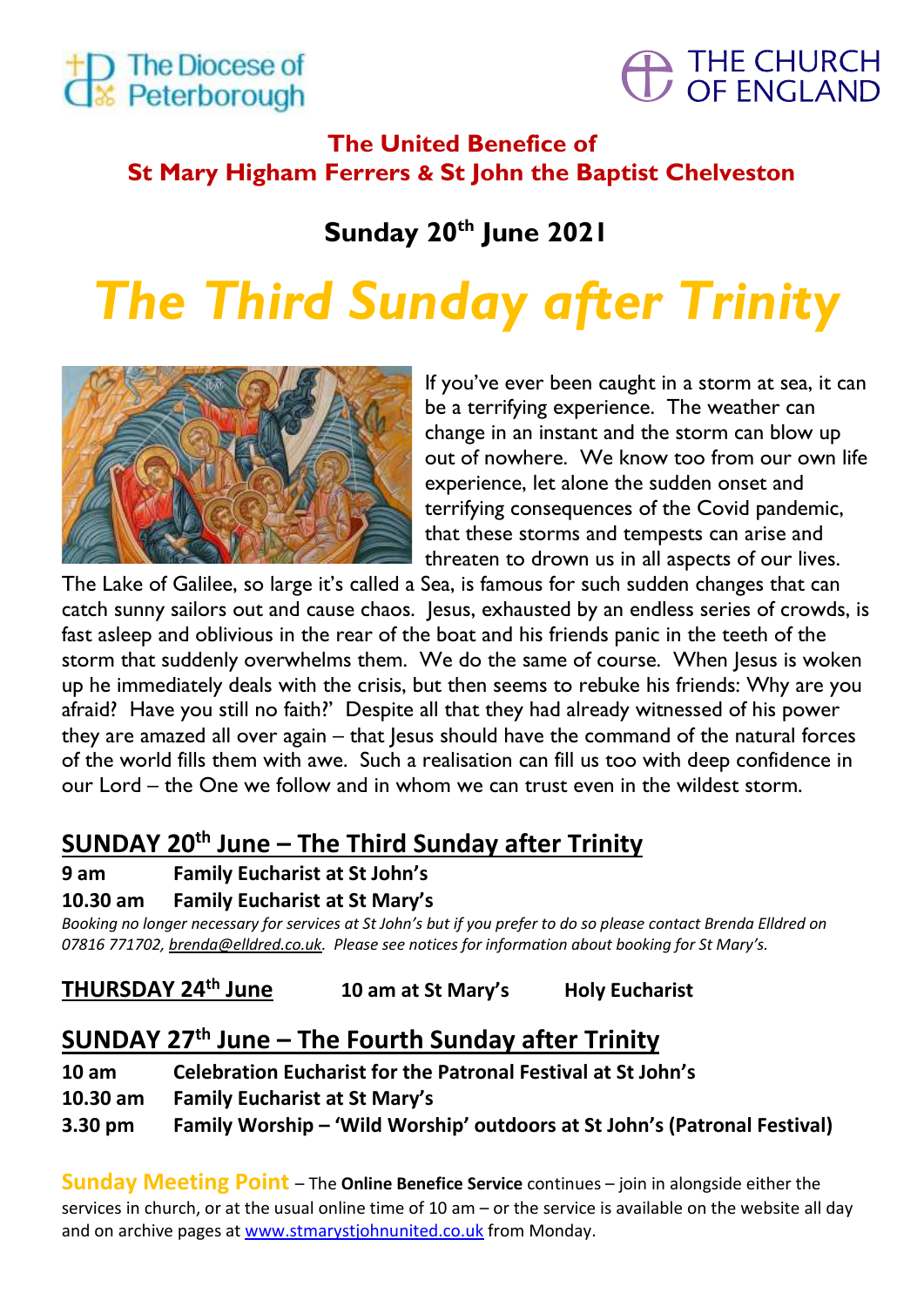

**ZOOM MORNING PRAYER:** all welcome to join in on Wednesday mornings at 9.30 am for a short service of prayer to start the day – the Zoom link is the same every week: <https://us02web.zoom.us/j/87847268214?pwd=MmErWkpHVGFMR2IxM3B2dzNUaHRxZz09> Meeting ID: 878 4726 8214 Passcode: 270307

**FAMILY WORSHIP** meets again next **Sunday 27th June**, 3.30 pm at St John's when we celebrate St John's Patronal Festival. For further info contact Michelle or Brenda. Look forward to seeing you!





**ONLINE CELTIC SERVICE on Wednesdays** – join in if you can at 7 pm for this peaceful online service of readings, music, prayer and time for meditation – but it will be available to access earlier or later to suit you.

*ORDERS OF SERVICE for these services are available on the website and some are emailed out each week with this news sheet.*

**WEEKLY SERVICES OF HOLY EUCHARIST continue at 10 am on Thursdays throughout the summer months with the THIRD Thursday in the month being held at St John's (15th July, 19th August)**



**A PRAYER FOR THE DAY IS POSTED ON THE WEBSITE AND OTHER PRAYER RESOURCES DURING THE PANDEMIC** are available via the Church of England website at: [https://www.churchofengland.org/resources/coronavirus-covid-19-guidance](https://www.churchofengland.org/resources/coronavirus-covid-19-guidance-churches/coronavirus-covid-19-liturgy-and-prayer-resources)[churches/coronavirus-covid-19-liturgy-and-prayer-resources.](https://www.churchofengland.org/resources/coronavirus-covid-19-guidance-churches/coronavirus-covid-19-liturgy-and-prayer-resources)

**RESOURCES FOR CHILDREN & FAMILIES**: weekly resources for children and families to use at home related to the Gospel such as colouring and activity sheets, crafts, stories, videos and puzzles are emailed



each week. If you aren't yet receiving these please let Michelle know: [michelleacd@hotmail.co.uk](mailto:michelleacd@hotmail.co.uk)

# **ADDITIONAL ONLINE RESOURCES:**

- Services are available via the Benefice website: [www.stmarystjohnunited.co.uk](http://www.stmarystjohnunited.co.uk/) and information is posted via Facebook, email and our WhatsApp Groups.
- A simple form of Daily Prayer is also available from the website, and can be delivered to homes. There are also many resources available from the Church of England website [www.churchofengland.org/more/media-centre/church-online.](http://www.churchofengland.org/more/media-centre/church-online)
- Bishop Donald's weekly Video message is also available on our website, or on the Diocese website: [www.peterborough-diocese.org.uk.](http://www.peterborough-diocese.org.uk/)
- **VIRTUAL CHURCHYARD PRAYER WALKS:** A Prayer Walk for use out and about (click on the option for 'Prayers for Walkers'), and also 'virtual' versions of the Churchyard Prayer Walks with stations to help you pray and reflect as you meditate on the church, creation, the war memorial, the churchyard and graves.
- **CHURCH OF ENGLAND SUNDAY SERVICE** is a weekly online service broadcast from 9 am on Facebook and YouTube – [www.churchofengland.org/more/media-centre/church-online.](https://www.churchofengland.org/more/media-centre/church-online/previous-online-services) And there are many other prayer resources available via this link too.
- **DAILY HOPE TELEPHONE LINE:** If you are not online then services, music, prayers and reflections are also available on the **Daily Hope telephone line, a free telephone service available 24 hours a day on 0800 804 8044.**



**The Community** Engagement

**SUPPORT FOR OUR WELLBEING & MENTAL HEALTH:**

There is support and resources available via Northamptonshire *Redeeming Our Communities* Community Engagement Charity website: [https://rocnorthants.co.uk](https://rocnorthants.co.uk/)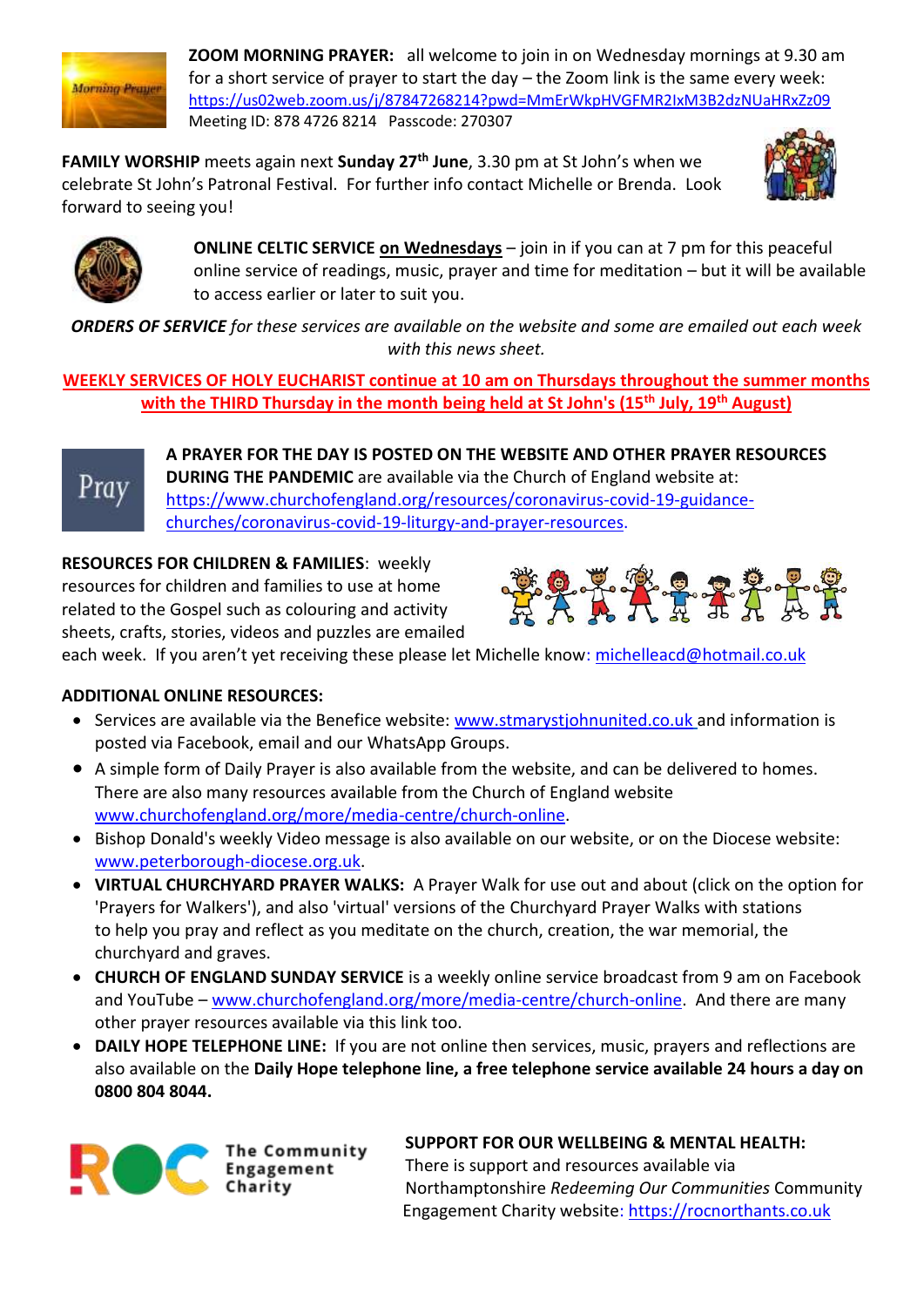**SUPPORTING OUR COMMUNITY:** if you or anyone you know needs help with food shopping, picking up medicines, or just a chat over the phone, do get in touch with any of our Ministry Team, as well as Lynne Pocock who leads our Pastoral Group.

**FACEBOOK & WHATSAPP** – Please help keep everyone in contact by regularly checking and

contributing on both Facebook and WhatsApp – if you haven't yet, please like and share our church Facebook pages and do the same for postings, which will help others find the information and generate more traffic!

St Mary's FB page can be found by searching for @highamchurch, and St John's at @StJohn'sChelveston.

# **CELEBRATIONS**

If you have happy news/events (birthdays, anniversaries, achievements, etc) to share with the rest of the parish family via the news sheet please let me know - [jane@smeathers.com](mailto:jane@smeathers.com) or 01933 357707.

## **WEDDINGS & BAPTISMS**

It's great that weddings and baptisms can again take place in church - please pray for Emma & Jack to be married on 3<sup>rd</sup> July at St Mary's and for Lauren & Chris to be married on 23<sup>rd</sup> July at St Mary's.

There are several families bringing their children for baptism over the coming months which, due to the current restrictions on numbers for our 10.30 am, have to take place at an afternoon service for now. Please pray for Reginald, Emmeline-Jayne, Marnie, Mason and Eva – all of whom will be baptised over the summer.

## **OUR PRAYERS HAVE BEEN ASKED FOR:**

Karen Addis, Richard Bedells, Madge Boxall, Daniel Boxall, Tony Brown, James Christie, Ken Clarke, Allison Cox, Marian Cox, Hazel Cragg, Gillian Dixon, Pat Ellis, Henry Flynn, Christine Franklin, John Garley, Peter Garley, Iris Gilbert, Cllr David Hamblin, Cynthia Hobson, Noreen Holmes, Peggy Horsfield, Sarah Knight, Tim McGuire, Laura May, Catherine (nee Matthias) & Tom Mayer, Sally Mayes, Freda Pack, Dora Paynton, Paul Paynton (Revd), Peter Paynton, Val Robinson, Jean Shield, Pat Spencer, Simon & Katie Stafford, Elizabeth Swindley, Martin Sykala, Margaret Tuffnail, Garth Ward, Sara Whatley.

**Chelveston:** Ralph Allen, Joan Amos, Joy Coker, Brittany Fowler, Hilary Goodman, Dinu Johns, Eric Kilsby, Brenda May, Tony Norman, Muriel Palmer, Margaret Sheppard, David Webber, Diana Wright.

# **IN MEMORIAM:** Shirley Lovell

*If you were unable to attend Shirley's Thanksgiving Service or watch the Livestream, you can still download the recording of the service from the link:* [https://www.dropbox.com/s/sum6wxoihnyzimt/Shirley%20Lovell%2011%206%2021.mp4?dl=0](https://emea01.safelinks.protection.outlook.com/?url=https%3A%2F%2Fwww.dropbox.com%2Fs%2Fsum6wxoihnyzimt%2FShirley%2520Lovell%252011%25206%252021.mp4%3Fdl%3D0&data=04%7C01%7C%7Ce4ba28a6acf44ff2496108d92cea8fc6%7C84df9e7fe9f640afb435aaaaaaaaaaaa%7C1%7C0%7C637590208205441853%7CUnknown%7CTWFpbGZsb3d8eyJWIjoiMC4wLjAwMDAiLCJQIjoiV2luMzIiLCJBTiI6Ik1haWwiLCJXVCI6Mn0%3D%7C1000&sdata=dPyrtkPFN9LQnc%2B15RxYRcKof6A3IrIfekMxTp9HvD0%3D&reserved=0)

# **YEAR'S MIND ANNIVERSARIES:**

Alan Ainge, Richard Hawkins, Evelyn Shaw, Annie Felce, Mary Jarvis, Gladys (Jill) Woodley, Mark Crosthwaite, Millicent Ackerley, Elspeth Patrick, John Webster, Enid Jacobs, James Hendry, Ernest Church, Wilfred Chamberlain, Elspeth Patrick, Brian Riches.

**PLEASE PRAY FOR:** Moheb, Therese & Lilly - our family from Egypt who are applying for permission to reside in the UK because as Coptic Christians their lives have been in danger in Egypt – their first request has been denied so they will now need to go to an Appeal. Please pray for them during this very anxious time and for their family back in Egypt.

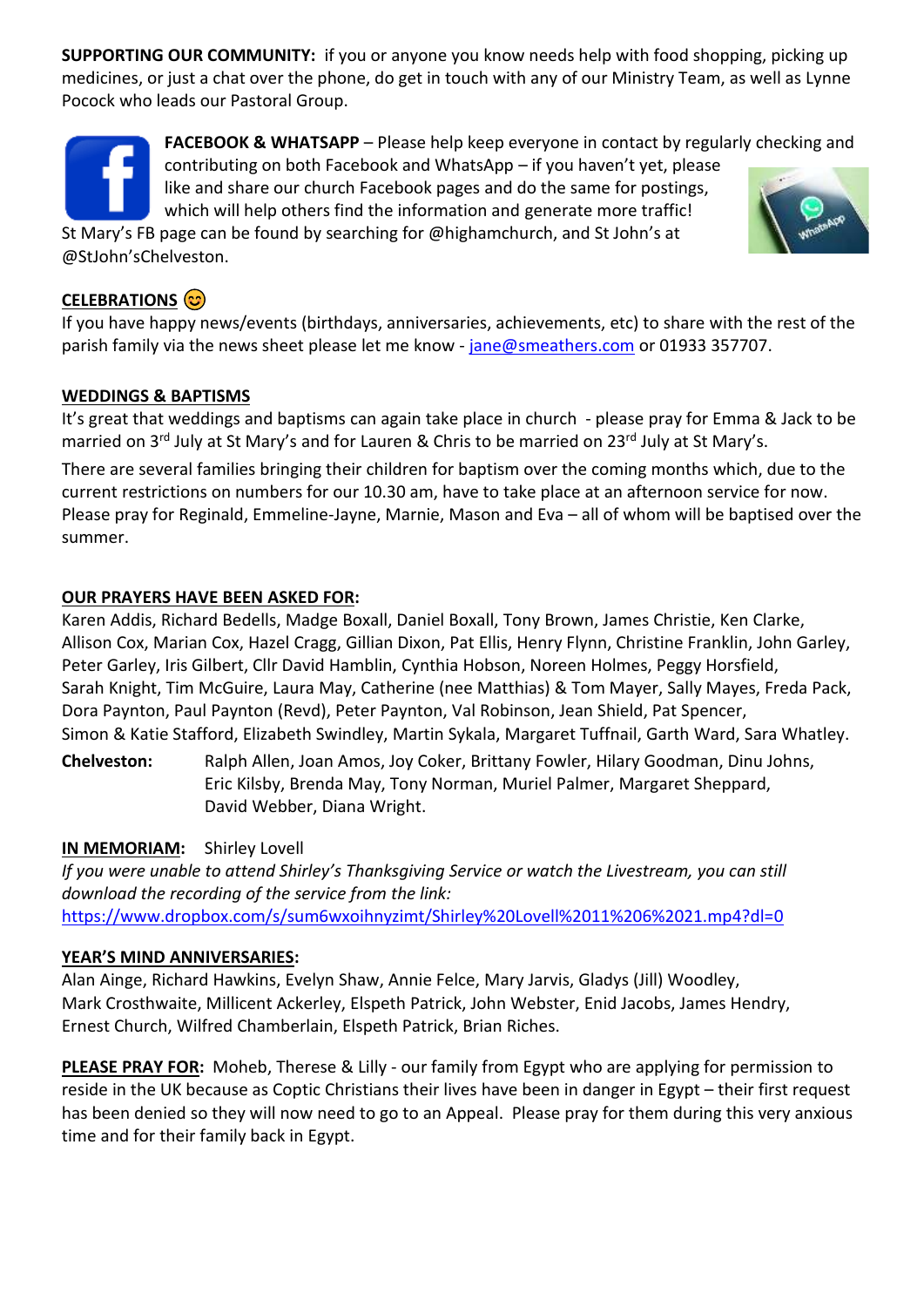# **BENEFICE PRAYER GROUP – Daily Intentions for the coming week**

| AIM:         | To grow in faith as followers of Jesus Christ and to serve our local communities in love.                                                                                                                                                                                                                                                                                                                                                                                                                                            |
|--------------|--------------------------------------------------------------------------------------------------------------------------------------------------------------------------------------------------------------------------------------------------------------------------------------------------------------------------------------------------------------------------------------------------------------------------------------------------------------------------------------------------------------------------------------|
| Sun          | This Sunday we pray that our faith and confidence in our Lord may hold us firm through even<br>the wildest storms of life and we continue to trust God to grow the kingdom among us even in<br>such times of difficulty as we currently face.                                                                                                                                                                                                                                                                                        |
| Mon          | Today pray for those preparing for ordination this summer, for those coming for Baptism in<br>the coming months and any considering confirmation.<br>For our couples preparing for marriage – at St Mary's we pray for Jack & Emily, and Lauren &<br>Chris.                                                                                                                                                                                                                                                                          |
| <b>Tues</b>  | For honesty and integrity in public life and for those in leadership.<br>For the wider world, and all continuing to suffer the ongoing effects of Covid amid concerns<br>over the Delta variant.<br>For the nations working together to respond to the challenges of climate change and world<br>vaccination.                                                                                                                                                                                                                        |
| Wed          | For our NHS staff addressing the current health emergencies.<br>For all those involved in administering the vaccination programme across the world, that the<br>wealthy nations may help the poorer nations to access vaccines and medical care.                                                                                                                                                                                                                                                                                     |
| <b>Thurs</b> | We pray for our local schools, children and families and for our local shops and businesses<br>hoping for a summer with fewer restrictions.                                                                                                                                                                                                                                                                                                                                                                                          |
| Fri          | We continue to remember those who have died as a result of the Pandemic and for all who<br>mourn.                                                                                                                                                                                                                                                                                                                                                                                                                                    |
| Sat          | We pray for the Church and all God's people - for all who have taken up new roles and<br>ministries on our PCCs and Deanery Synod.<br>We pray for the Leading Your Church into Growth programme that it may help us grow our<br>churches, our faith and our mission.<br>We pray for the 'Giving & Growing in Love & Faith' Stewardship Refreshed campaign at St<br>Mary's - that we may respond as generously as we can to help our church make even more of<br>an impact in our community in sharing the Good News of Jesus Christ. |

# **Please use this news sheet to help you pray for our churches and their mission during the week.**

| For all enquiries and requests for pastoral help: |                                                                                                           |  |  |
|---------------------------------------------------|-----------------------------------------------------------------------------------------------------------|--|--|
| Revd MICHELLE:                                    | Tel: 01733 569147 / 07961 003352 or michelleacd@hotmail.co.uk                                             |  |  |
| <b>BRENDA Elldred (Reader):</b>                   | 07816 771702, brenda@elldred.co.uk                                                                        |  |  |
| <b>PASTORAL TEAM:</b>                             | Lynne on 07800 636943, lynnempocock@netscape.net for St Mary's<br>Brenda Elldred (as above) for St John's |  |  |
| <b>PARISH OFFICE:</b>                             | 01933 741140 or stmarys.higham@gmail.com                                                                  |  |  |
| <b>BEDE HOUSE ENQUIRIES:</b>                      | 01933 741140 or thebedehouse@gmail.com                                                                    |  |  |
| WEBSITE:                                          | www.stmarystjohnunited.co.uk                                                                              |  |  |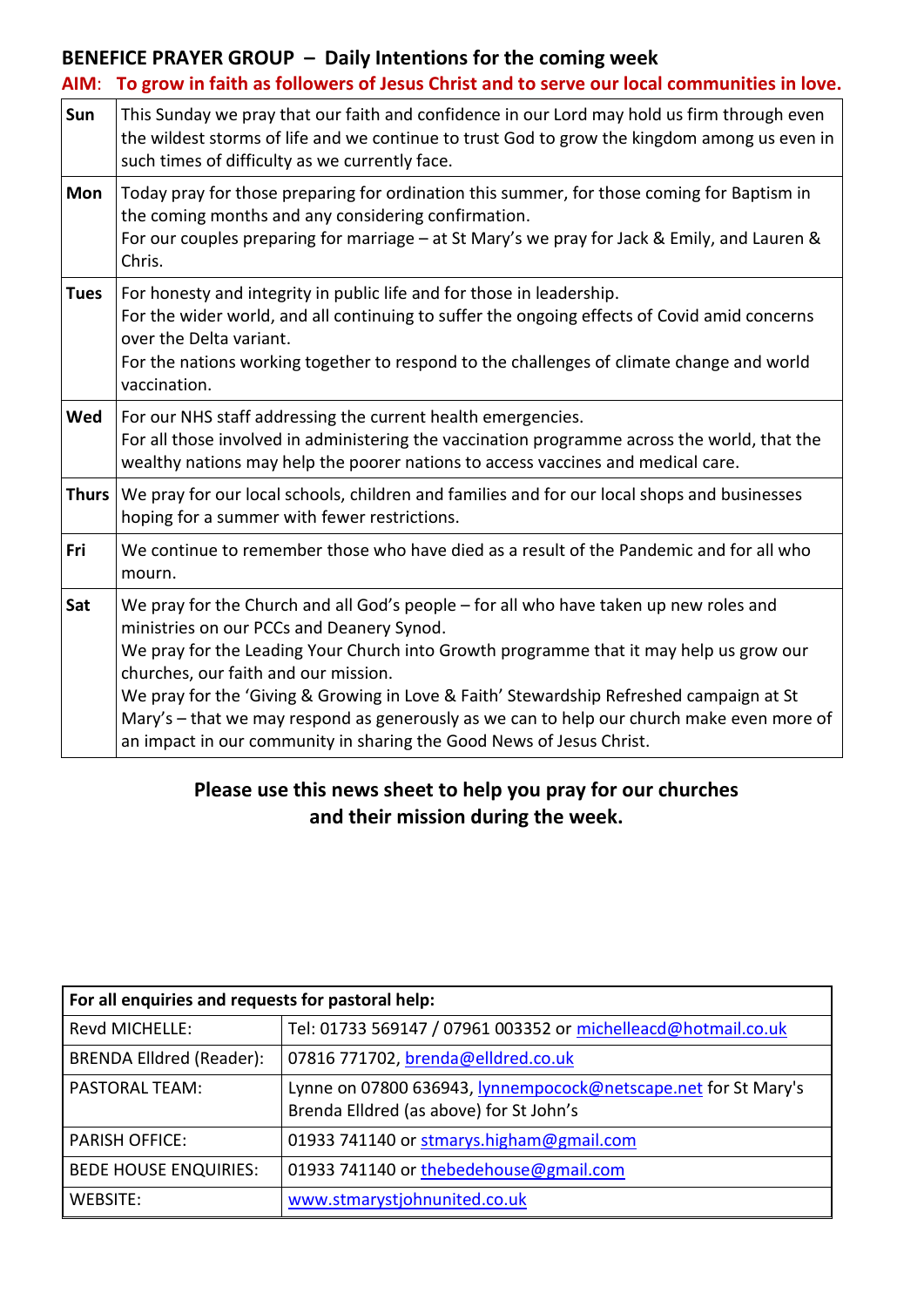# **NOTICES**

**ST MARY'S & ST JOHN'S CONTINUE TO REMAIN OPEN FOR PRIVATE PRAYER:** St John's will be open daily during daylight hours and St Mary's will be open on Sundays and Wednesdays from 12-4 pm, and where possible on Thursday mornings. Necessary safety measures are in place for everyone to be safe.

**BOOKING SEATS FOR SUNDAY MASS AT ST MARY'S:** With one or two extra people returning to church each week it is advisable to let me know if you are attending. This is so that you can be allocated a seat and we can keep everyone safely socially distanced. Please note that you need to let Dave know you are coming to Sunday Mass by 5 pm on the Saturday, either by email at [dchs50@virginmedia.com](mailto:dchs50@virginmedia.com) or by text message or ringing 07941 306391. Thanks, Dave Stuttle.

#### **CHARLOTTE HAS COMPLETED HER CHALLENGE!**



# **THANK YOU TO EVERYONE WHO SUPPORTED CHARLOTTE'S CHALLENGE**

#### We made it.....

We walked, canoed and cycled 83 miles, from Higham Ferrers to the sea. It was a tough challenge at times, the heat adding to the challenge. All your support was really appreciated.



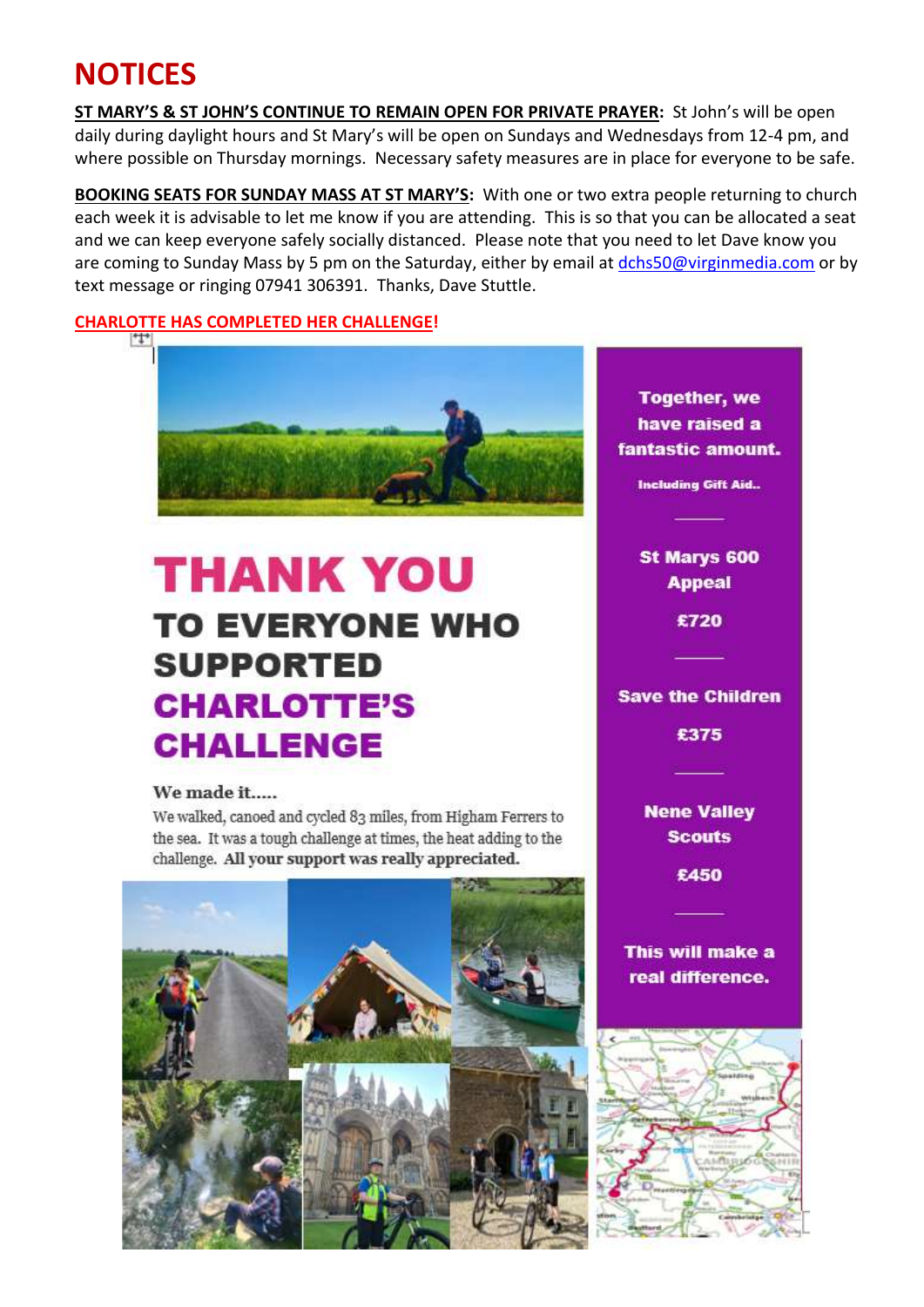**FLOWERS** at the welcome have been donated by Pat Catlin in memory of her son John on what would have been his 58<sup>th</sup> birthday.

**CONGRATULATIONS! TO ADRIAN DALE:** Adrian Dale has been recognised in the Queen's Birthday Honour's List for his outstanding services to the community in Chelveston, Caldecott and Cheslton Rise during the Covid Pandemic and has been awarded a British Empire Medal. Many congratulations Adrian Dale BEM and thanks from us all for everything!



**GROWING & GIVING IN LOVE & FAITH:** St Mary's is holding a Stewardship Campaign – the first for many years. This coincides with our 600 Appeal and awareness of the necessary ongoing work on our three magnificent buildings, as well as a thorough-going review of our finances. Absolutely key to all this though is our wish to reach out more fully in mission to our whole parish family. **Thank you to all who have already responded – the Stewardship Refreshed Campaign concludes**

TODAY, 20<sup>th</sup> June so please respond as soon as you can - anything you can give, or any additional **amount you can add, however small, will make a huge difference to the mission of St Mary's! Thank you!**

**LEADING YOUR CHURCH INTO GROWTH (LyCiG):** We continue to pray for growth in this new stage of the life of our churches as we share in praying the LyCiG prayer in our public worship and personal prayer. This builds on all we have been doing over previous years to grow in numbers, spiritual commitment and impact on our communities and needs all of us to play our part.

**SAVE THE DATE!!! 'COME ON BOARD!'** Here's an invitation to you all to 'Come on Board' with LyCiG. On Saturday 21<sup>st</sup> August come along to The Bede House at 7.30 pm to share (we hope!) some Middle Eastern nibbles and wine and explore together some of the ideas of LyCiG and how we can use this to help our church and mission grow even more.

The LyCiG Prayer:



*God of mission, who alone brings growth to your Church, send your Holy Spirit to give vision to our planning, wisdom to our actions and power to our witness. Help our church to grow in numbers, in spiritual commitment to you, and in service to our local community, through Jesus Christ our Lord. Amen.*

Here are two things that are already happening partly as a result of LyCiG

**LITTER PICKING:** Litter has become even more of a problem and many of our local areas are spoiled by rubbish and litter which poses a threat to the environment and wellbeing. Sue Clarke began to do some litter picking during Lent and she and Dave Stuttle have now come up with a way of helping us address this problem and have provided some equipment which any of us can use while out and about, including hi-vis jackets (with St Mary's logo), pickers, refuse sacks and hoops to make the sacks stay open when picking up litter. They are currently stored in the Bede House but please let Sue or Dave know if you would like to borrow them. We will look to organise some litter picking teams together too.

**BLESSING OUR SCHOOLS:** Our local schools have been doing a fantastic job during the last very challenging year and we would like to show them how much we value them. We are planning to take into each school a special card and gift before the end of term and offer any assistance they might like from us when that is possible in the new school year – this may include assemblies, hearing children read, help in the playground etc. If you would be interested in helping as part of a future 'Schools Team' please speak to Rev Michelle.

**AL AHLI HOSPITAL, GAZA:** The Episcopal Diocese of Jerusalem, part of the Anglican Communion, supports the Al Ahli Hospital in Gaza. The hospital is on the front line of the major humanitarian crisis, and is in desperate need of funds. Archbishop Hosam, the new Archbishop in Jerusalem, has issued an appeal to Anglicans worldwide.

You can find a link to this here: Al Ahli Hospital Appeal 2021 | [jmeca.org.uk.](https://emea01.safelinks.protection.outlook.com/?url=https%3A%2F%2Fwww.jmeca.org.uk%2Fget-involved%2Fdonate%2Fcurrent-appeals-0%2Fal-ahli-hospital-appeal-2021&data=04%7C01%7C%7Ced1c19d1648d4a0f937408d9237402eb%7C84df9e7fe9f640afb435aaaaaaaaaaaa%7C1%7C0%7C637579804017966272%7CUnknown%7CTWFpbGZsb3d8eyJWIjoiMC4wLjAwMDAiLCJQIjoiV2luMzIiLCJBTiI6Ik1haWwiLCJXVCI6Mn0%3D%7C1000&sdata=uF13ppNSqW3dS%2F05ZeUvxXiDerXexiocl%2B4DUX22u%2Fs%3D&reserved=0)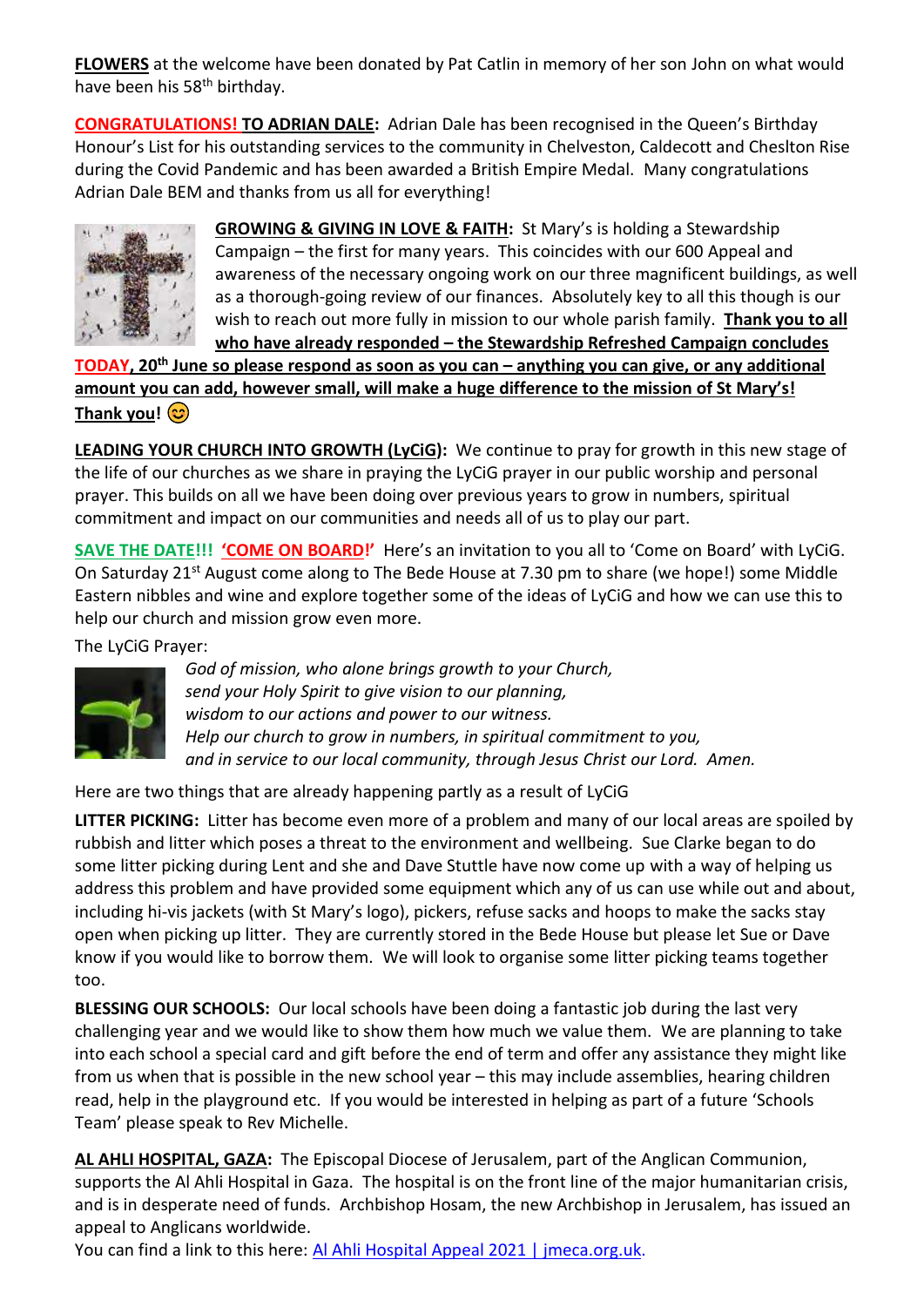

**COMMUNITY SURVEY:** As part of the St Mary's 600 Appeal we are wanting to ask our local community what St Mary's means to them and how we as a church can best serve our community post Covid. We have put together a very short Community Survey which is available via the website – please have a look and complete it – and also encourage people

you know from other community groups as well as friends and neighbours to do so too. We need the widest possible demographic and wish to consult as broadly as possible so please help us!

**FIRST STEPS……** As we emerge from lockdown and wonder how our world will be, and as a result, how the church will be, Rev Michelle would like to find ways of having conversations with as many people as possible, both from our church family and within our Benefice over the summer months. What are we longing for and needing as life picks up pace again? Where have we most found God, and what has brought us peace during lockdown? How have St Mary's and St John's made a difference and what should the church be for people now? What is God calling us to do, or to stop doing? These were the questions we began to look at during our Vision Days back in 2019 – they are even more relevant now! Please let Michelle know any ideas you might have for how to set up some informal opportunities to talk together and to include community groups too so as a church we can explore our own 'Listening Project' – ideas might include walks together (Chris & Graham Newell are looking to offer some walks for small groups to join), coffee & chat in the vicarage garden, Zoom talks over a glass of wine, a meet up over afternoon tea and cakes and so on.

**STOP PRESS! 'First Steps…Walks'** are now planned for the first Tuesday of each month, starting on 6<sup>th</sup> July – meet at St Mary's ready to leave on foot at 11 am for a walk arranged by Chris & Graham Newell – each walk will be an hour, hour and a half max and will be an opportunity to walk and talk together about life, faith, Covid, God, hope or whatever you want as we go along together. Please let Chris & Graham know if you'd like to join and are looking forward to a series of mini pilgrimages together. The next dates will be 3<sup>rd</sup> August, 7<sup>th</sup> September and 5<sup>th</sup> October.

**ST JOHN'S PATRONAL FESTIVAL WEEKEND 26TH & 27TH JUNE:** Join a weekend of celebration at St John's!

• On Saturday 26<sup>th</sup> and Sunday 27<sup>th</sup> June we will have the church decorated with flowers, refreshments served in the churchyard from 10 am – 4 pm (weather dependent of course), a plant stall, book stall and a jams and craft stall by the Raunds Brownies.



• On Sunday 27<sup>th</sup> there will be a Celebration Eucharist at 10 am followed by refreshments.

Please do book with Brenda for the Patronal Festival Eucharist so we can manage social distancing for a larger number in church. Thank you.

Please do come along, and if you can help at all with cakes, plants or books or would like to help out on either day please speak to Brenda 07816 771702 or Shirley and Richard on 01933 354810.

#### **TOURISM SUMMER EVENTS:**

- The Music Festival will run over the weekend of  $31^{st}$  July/ $1^{st}$  August this year with live music at the new Duchy Barns Garden on Saturday - and Brass on the Grass in St Mary's Churchyard on Sunday with refreshments to raise funds for the Heating Appeal.
- The Garage Sale/Hidden Gardens and Summer Art Exhibition will be held over the August Bank Holiday weekend of 28<sup>th</sup>-30<sup>th</sup> August with an Art Exhibition in St Mary's and refreshments being served in The Bede House throughout.
- Further details on all these events to follow. See below too:

**GARAGE SALE:** the Tourism Garage Sale is being planned for 28th August – St Mary's will be selling items on a stall in the churchyard in aid of the Appeal, so if you have bric-a-brac or items to sell, please let Sue Dennis know – we are happy to receive items any time from now on if you are spring cleaning!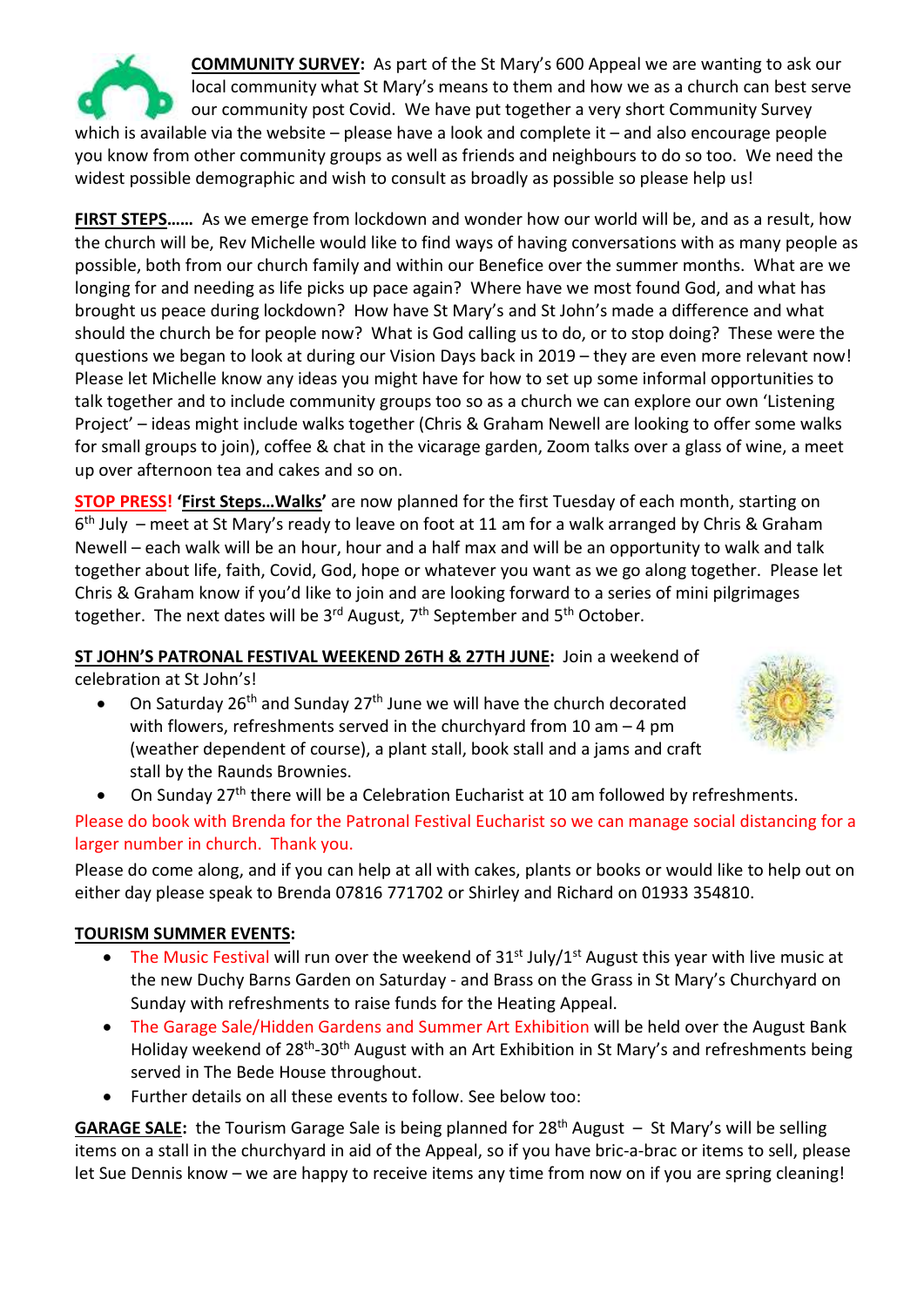**THE TREASURES OF ST. MARY'S HIGHAM FERRERS** project is now complete and online.

To access it visit the church website, where you'll find a link on the home page to the twelve stunning picture, and beneath them, a sound commentary. Click on whichever one(s) you want to know more about, and listen to a three minute tour. Happy listening  $\circled{c}$ 



**FACE COVERINGS FOR SANGAM**: I am a member of Girlguiding and visited the world centre in Pune, India called Sangam. Currently the people at Sangam are keeping safe concerning COVID, but I thought it would help them if we could send re-usable face coverings of the type that people have been making themselves, myself included. I am

asking for people to make face coverings so we can send them as we understand the effectiveness of wearing them. I can provide a pattern if needed, or you can use your own. My phone number is 07519 396654 for any advice. Thank you in anticipation of your assistance, *Sandy Coleman*

**FOOD BANK:** If you're able to add something to your weekly shop we currently need :-**Long-life semi-skimmed milk; Sugar; Custard; Coffee; Jam** (sadly we can't use homemade ( $\left(\frac{1}{2}\right)$ ); **Washing powder; Men's deodorant.** Thank you for all your continued support.

**THE NEWS SHEET** is emailed out widely each week. If you know of anyone who doesn't receive it and would like to, please let me know on [jane@smeathers.com.](mailto:jane@smeathers.com)

# **FUNDRAISING UPDATES**

**HIGHAM HOT 100:** here's the latest easy way we can all help with the Heating Project and 600 Appeal - a monthly draw in which you'll have the chance to win £150, £75 or £25! Each participant pays £5 per month, and with 100 contributors it will generate £3,000 per year for the Appeal just like that! Please see the flyer attached (also available in church from tomorrow) or contact Sue Dennis for further information 07773 586352 or [suedennis1105@gmail.com.](mailto:suedennis@jetnet.co.uk)

#### **Reminders**:

- On the church website is a really short survey that we would encourage you all to complete please. It will be useful information to use when we are submitting future bids for pots if money that may be available - your thoughts and opinions are really important to us. If you prefer to complete a paper copy then please let one of the appeal group know and we will provide one. Currently only 25 people have completed it.
- If you have been sorting out bric a brac items that we can use for the Town Garage Sale at the end of August please do bring them to church where will be storing them in the Vicarage garage until the big day.
- Next Sunday there will be leaflets about the appeal that we will need distributing to every home in Higham Ferrers. Would you be willing to put your name down to distribute some of these for us? It's vital that everyone knows about our 600 Appeal and hopefully will want to support it. Many hands (or feet) will make light work of this so please do help us spread the word.
- There are lots of exciting things being planned for when Boris gives us the go ahead for the world to open up once more so do please watch this space! In the meantime, thank you for the support that you have already given - we are pretty confident that the church will be warmer this winter.

**Donations** to the appeal in the form of cheques should be made payable to St Mary the Virgin PCC Higham 600 Appeal, or can be made using the BACS system (sort code 30-96-09; account number 84427260; account St Mary the Virgin PCC Higham 600 Appeal). Be assured that whatever you can raise, in whatever format, will be very gratefully received...thank you!

#### **Fundraising contacts**:-

Sue Dennis, Chair of the Fundraising Group, 07773 586352, [suedennis1105@gmail.com](mailto:suedennis1105@gmail.com) Avril Harlow, Appeal Treasurer, 01933 314694, [avrilharlow@gmail.com](mailto:avrilharlow@gmail.com)